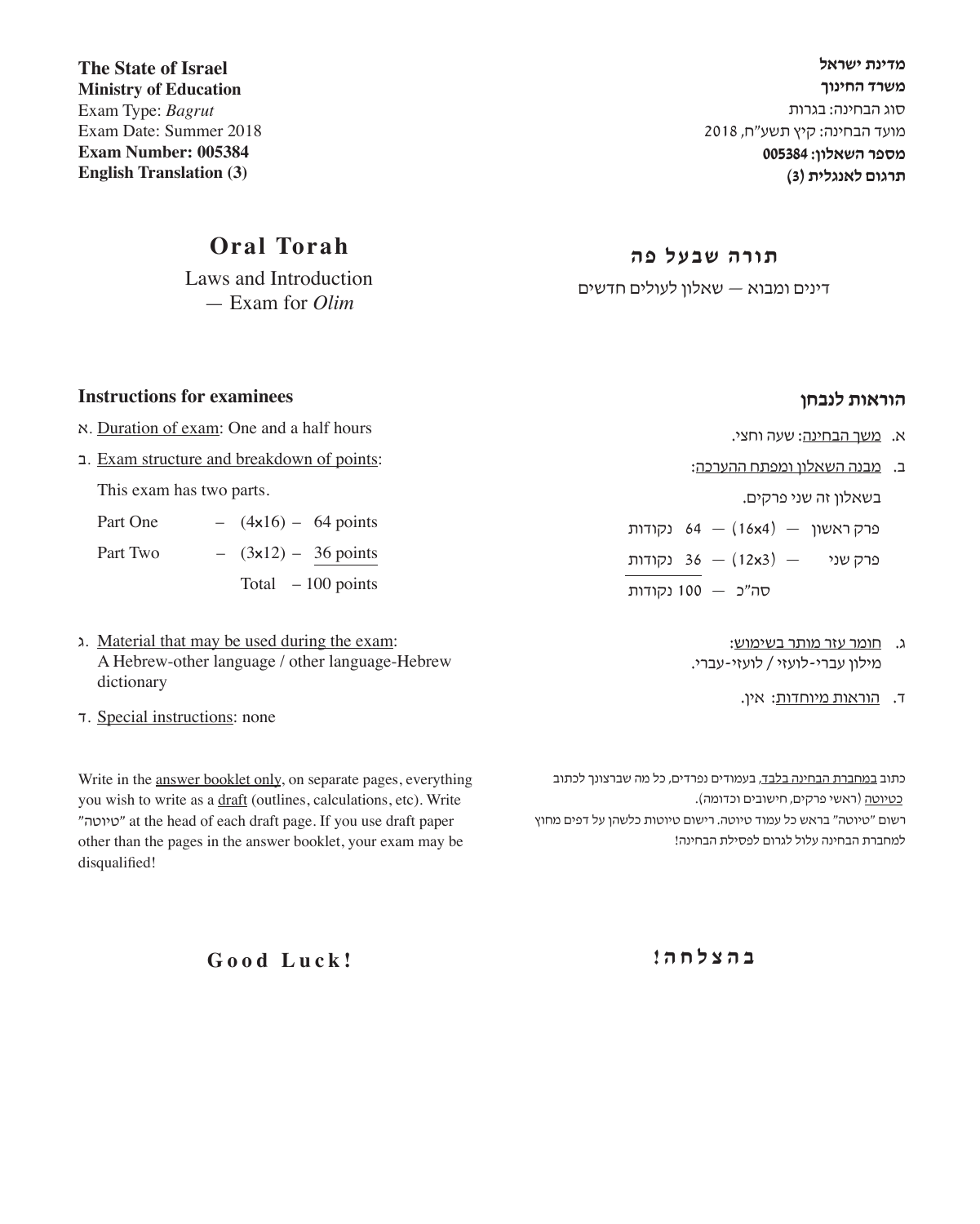# **Questions**

## **Part One** (64 points)

Answer four of the questions 1- 5 (each question – 16 points).

- 1. Introduction to the Oral Torah [פובוא לתורה שבעל פה]
	- **א.** During the period of the *Zugot* ["תקופת הזוגות"] two sages headed the Jewish people. What was the function of each of them? (5 points)
	- **ב.) 1 (**What was the principal work carried out by the *Amoraim*?
		- **(2)** The Babylonian Talmud was accepted in all parts of the Jewish diaspora, whereas few people studied the Jerusalem Talmud.

Give one reason for this fact.

(8 points)

**ג.** The Rema [הרמ"א] wrote the work *Hamapah* ["המפה"]. What is the content of this work? (3 points)

[תפילה] Prayer **2.**

**א.** Why must one wash one's hands [נטילת ודיים] in the morning? Give two reasons.

(8 points)

- **1.** (1) Why must one prepare oneself before praying?
	- **(2)** Why must the words of the prayers be pronounced and it is not enough to pray silently? Give one reason.

(8 points)

- [ברכות] Blessings **3.**
	- **א.** List two of the conditions that must be met for a utensil [כלי] to be fit for hand-washing (נטילת ידיים). (5  $\sim$  (.5 (.5  $\sim$ ).
	- **ב.) 1 (**Grace after meals [*birkat hamazon* המזון ברכת [contains four blessings. Name two of the blessings, and briefly describe the content of each of the two blessings you named.
		- **(2)** On Shabbat and festivals, extra sections are added to *birkat hamazon*. Name one of these extra sections, and write whether it is added on Shabbat or a festival.
		- (11 points)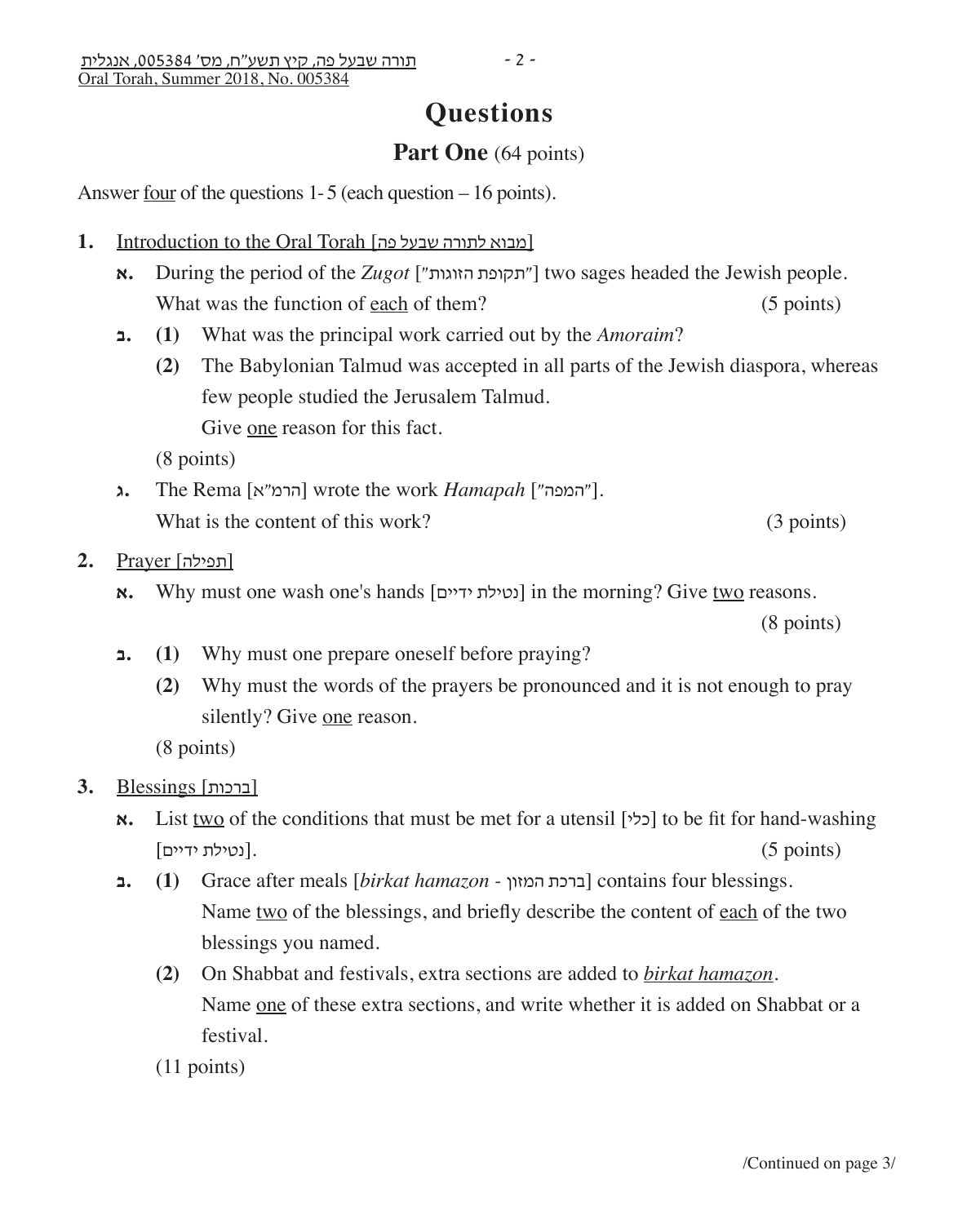- **א.** The *haftarah* [הפטרה] is read on Shabbat after the Torah reading [קריאת התורה]. Explain what the *haftarah* is. (4 points)
- **ב.** On a weekday, three prayers are recited, and on Shabbat another prayer is added. What is this prayer, and why did the Sages institute this prayer? (6 points)
- **ג** (1) When on Shabbat is the third meal [סעודה שלישית] eaten?
	- **(2)** Give one halachic difference between the third meal and the other Shabbat meals. (6 points)
- [מועדים ימי בין המצָ רים] Weeks Three the Festivals **5.**
	- $\mathbf{x}$ **.** (1) List two of the activities is it customary to <u>refrain</u> from during the Three Weeks.
		- **(2)** Give <u>one</u> event that took place on 17 Tammuz [ $\gamma$ ז בתמוז  $\gamma$ ] and two events that took place on  $9$  Av [תשעה באב].

(10 points)

- **1.** (1) One of the afflictions [עינויים] on Tisha be'Av is the prohibition to eat or drink. Give an additional prohibition [עינוי] on Tisha be'Av.
	- **(2)** What *megillah* is read on Tisha be'Av?

(6 points)